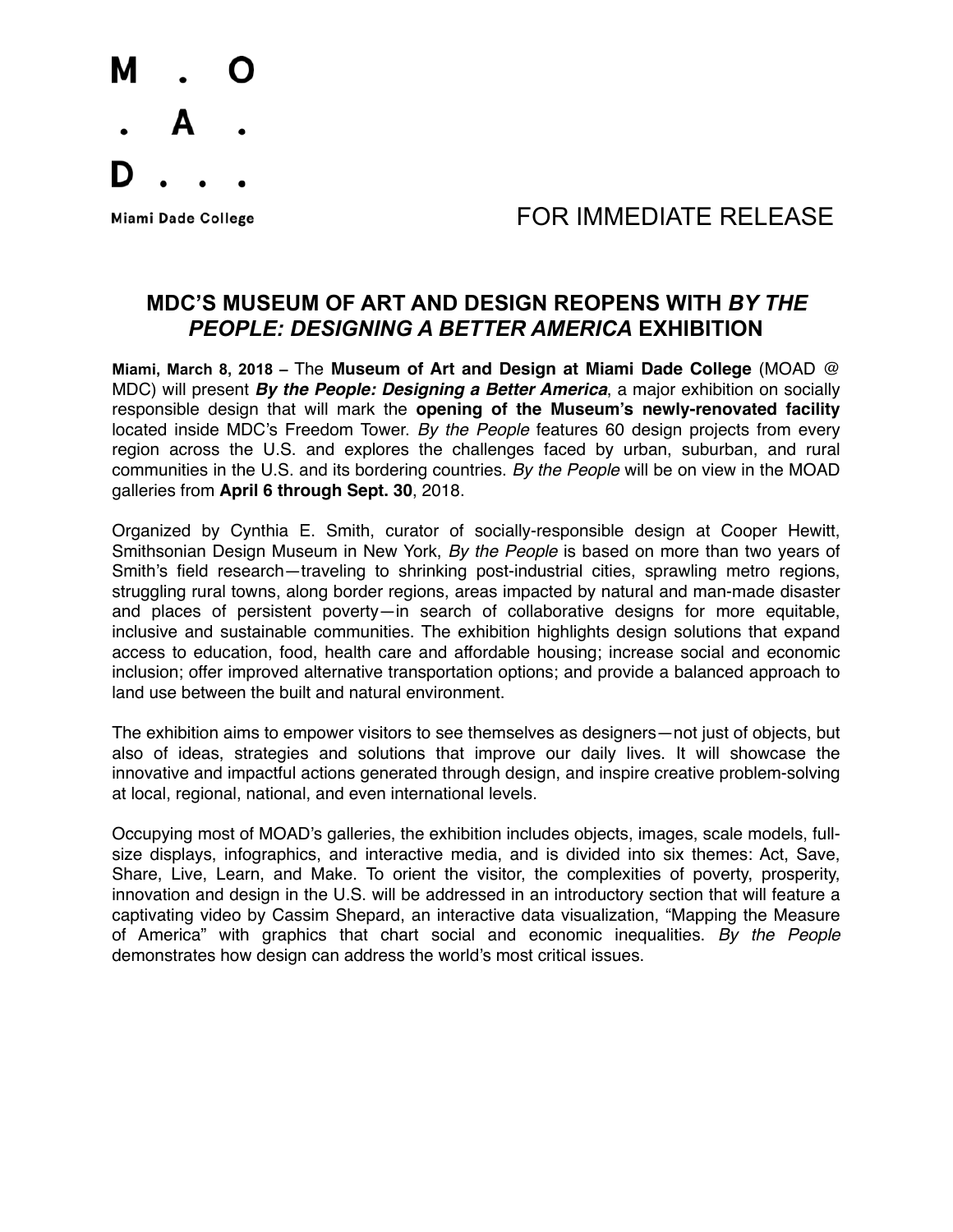

# Miami Dade College **All According to EXAMPOR IMMEDIATE RELEASE**

### **ACT**

Addressing entrenched environmental, economic, and social issues, design can act as a catalyst for change. Featured work includes **Building Dignity**, a dynamic collaboration between domestic violence advocates and architects to improve security for families facing domestic violence in Washington state; **Cross-Border Community Station**, bi-national Tijuana River watershed, which provides a platform for user-inspired problem-solving research joining science, education, design, and community outreach; and the compact **OPEN HOUSE**, which was designed to unfold and transform a previously blighted property in rural York, Alabama, into a public outdoor theater.

### **SAVE**

By building on existing assets—culture, natural, and built environments—design can help save what is authentic and essential for communities to thrive. The projects on view in this section include the **Harlem Hospital Pavilion Façade**, New York, which celebrates the building's historically significant Works Progress Administration murals at a civic scale and establishes a strong community connection; **Belt Line Atlanta Concept**, a grassroots effort to save and transform four old rail lines into a 22-mile green loop that will connect 40 diverse neighborhoods with transit lines, walking trails, bike paths, parks, and adjacent permanent affordable housing; and the **La Salle Cultural Corridor**, which helps to preserve one of New Orleans' indigenous cultural art forms through the revitalization of a major street in the historically significant Central City neighborhood.

#### **SHARE**

The design of civic spaces helps under-represented communities and new voices share, both in the physical and digital commons. Works on view include **Las Abuelitas Kinship Housing**, an affordable housing community in Tucson, Arizona, designed for and by low-income grandparents raising grandchildren; **Underpass Park**, an urban park that activates left-over derelict space underneath Toronto's elevated roadways, creating a multigenerational community commons that includes public art, recreational, and green open spaces; and **Farm Hack Tools**, designed by an open-source community that nurtures the development, documentation, and manufacture of farm tools and skill sharing for more resilient and sustainable agriculture.

#### **LIVE**

This section focuses on improving access to healthcare, clean water, and food. Among the works on view are **Humane Borders Water Stations**, a network of emergency water stations placed in known desert migration routes along the U.S. and Mexico border; **Fresh Moves Mobile Markets**, which transforms former city buses into mobile produce markets bringing fruits and vegetables to "food deserts"—communities with limited access to fresh produce—in underserved Chicago neighborhoods; and **Firehouse Clinics** in California's Alameda County that are located on the grounds of fire stations to provide a new accessible model of health care provision for the 65 million Americans who live in primary care shortage areas.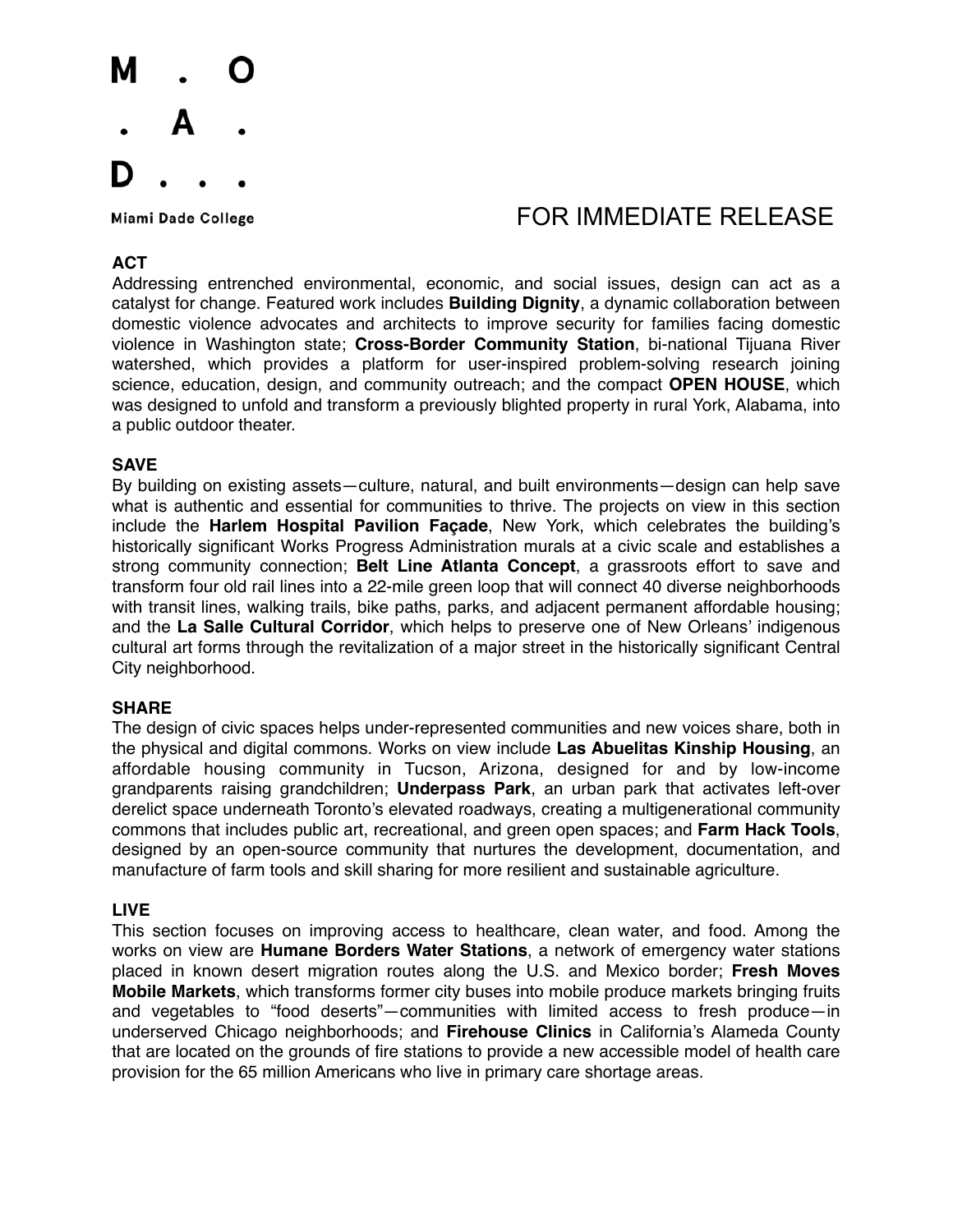

# Miami Dade College **Algebra 1999 TOR IMMEDIATE RELEASE**

### **LEARN**

Featured works in this section provide wider access to learning and knowledge to help build more resilient individuals, neighborhoods, and regions. Projects on view include **D.C. Neighborhood Libraries**, local branches that have been renovated or rebuilt in Washington to create new civic spaces for numerous historically underserved neighborhoods; **Red Hook WIFI**, a community-led project to close the digital divide, generate economic opportunity, facilitate access to essential services, and improve quality of life for families via the deployment of a wireless Internet mesh network; and **Public Access 101: Downtown L.A.**, an initiative that mixes urban hikes, interactive field exercise, and critical cartography and other interpretive tools to spark creative explorations of everyday habitats.

#### **MAKE**

Projects on view examine strategies to engage and develop creative and manufacturing industries. The exhibition will feature works such as **RAPIDO Rapid Recovery Housing** in Brownsville, Texas, which begins with a 400-square-foot core unit erected immediately after a natural disaster and home expansion designed in collaboration with returning families; **Raleigh Denim Workshop**, which enlisted the aid of master pattern makers, sewers, and farmers from the surrounding area to craft classic American jeans with one of the smallest carbon footprints in the world; and **Rebel Nell**, a design initiative in Detroit that offers job training, life management, and financial guidance for women transitioning out of homeless shelters.

*By the People* will be complemented by the *Citizen Design Lab*, where visitors will be invited to participate in the design process and help envision a better America. Through a series of questions and choices, visitors will be asked to record what they and their communities care about, define issues that matter, and propose design tactics that could make a difference. The *Citizen Design Lab* encourages audiences to consider how design decisions are made all around us every day and in what ways we might engage, empathizing with other points of view and working collaboratively with community stakeholders to contribute as citizen-designers. This process is similar to how designers work when they collaborate with communities to address complex challenges—such as reducing dependence on private cars, improving access to healthcare, or restoring housing after natural disasters.

*By the People: Designing a Better America* was organized by Cooper Hewitt, Smithsonian Design Museum, and curated by Cynthia E. Smith. *The Citizen Design Lab* is an extension of *By the People*, and its activities were developed in partnership with ISA-Interface Studio Architects. The presentation of this exhibition at the Museum of Art and Design, Miami Dade College has been organized by MOAD's Senior Curator, Wanda Texon. *By the People* is made possible by the generous support of the Miami-Dade County Department of Cultural Affairs and the Cultural Affairs Council, the Miami-Dade County Mayor and Board of County Commissioners and by the State of Florida, Department of State, Division of Cultural Affairs and the Florida Council on Arts and Culture.